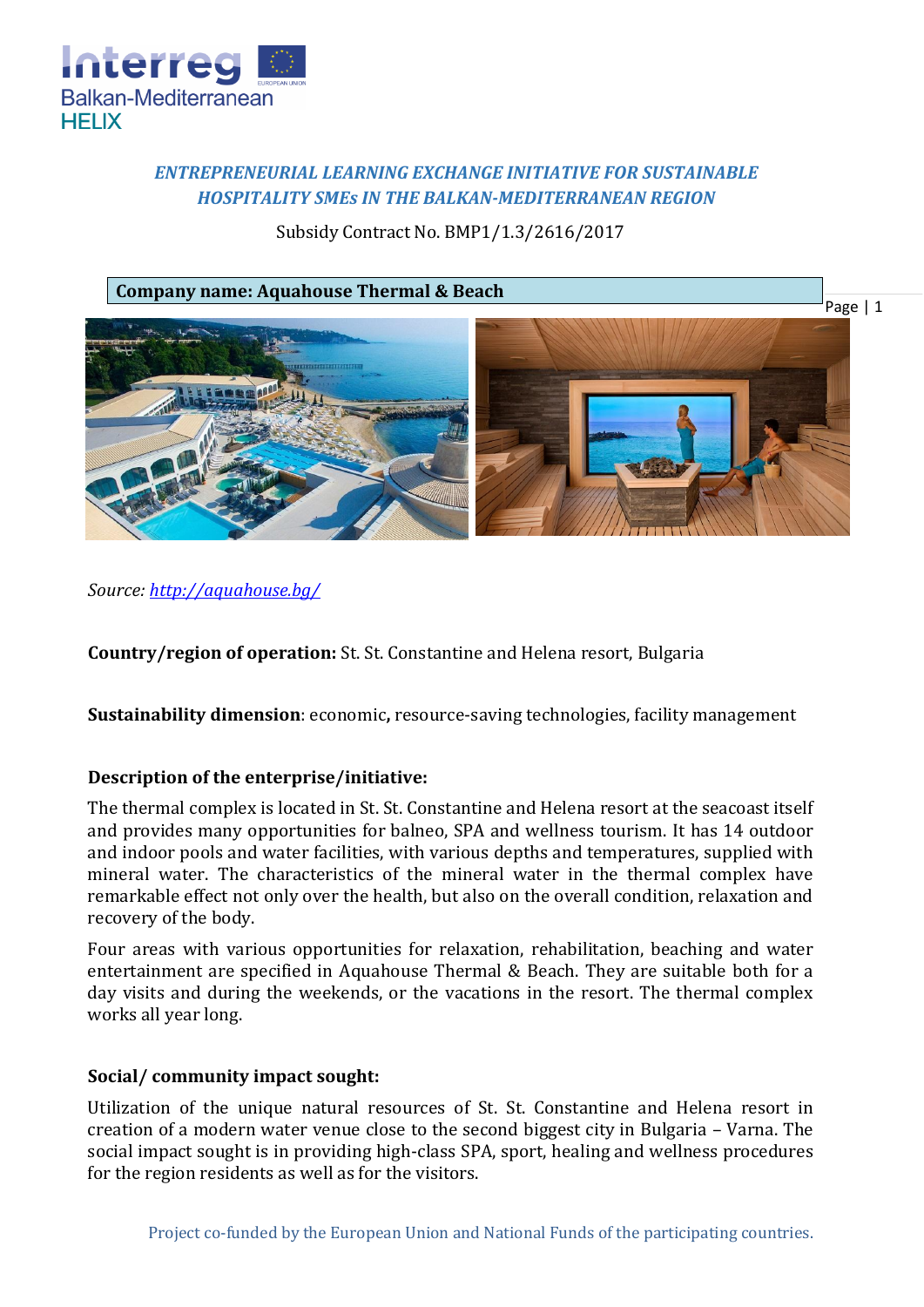

**Stakeholders:** Residents of the region and visitors of Varna and St. St. Constantine and Helena resort looking for high-class wellness and SPA opportunities.

## **Approach applied:**

St. St. Constantine and Helena resort is the First Black sea resort, which marks the Page | 2 beginning of the history of marine tourism and resort activities in Bulgaria. For more than a century now, the place has been offering its fascinating shore, clean air, cozy beaches and its cool freshness, as well as health and beauty, by the power of the sea water and the healing mineral waters in the resort. The founders of Aquahouse Thermal & Beach have used the advantage of the destination which is not only that the place have all required natural resources, necessary for the development of SPA, wellness and balneo tourism, but it also combine them with another two powers – the sea and the marine climate.

#### **Innovation applied:**

The resort combines thalassotherapy with climate-therapy, balneology, SPA and mud treatment and it offers vacations, marine and SPA weekends, amenities for sport, relaxation, rehabilitation, care for health and beauty all year long.

### **Social impact and business results achieved:**

As being close to Varna city, the complex became favourite destination for regular visits of the Varna residents who would like to swim, relax or need healing procedures.

### **Financial situation/sustainability of the business model:**

The sustainability is achieved and maintained through the use of the available natural resources /hot mineral water. Marine climate and beach location/of the resort in combination with providing luxury and wide-range set of SPA and wellness procedures at affordable prices.

**Key success factors:** Luxury place, wide-range of relaxing and wellness opportunities at the right location – proximity to Varna city, affordable prices, innovations

**Challenges and problems:** The only/challenge problem determined is the absence of hotel accommodation opportunity in the complex which is the reason why some people prefer visiting another complex which may not be as good as Aquahouse Thermal & Beach in terms of SPA and wellness services but provides also accommodation.

#### **Year when the enterprise was created: 2017**